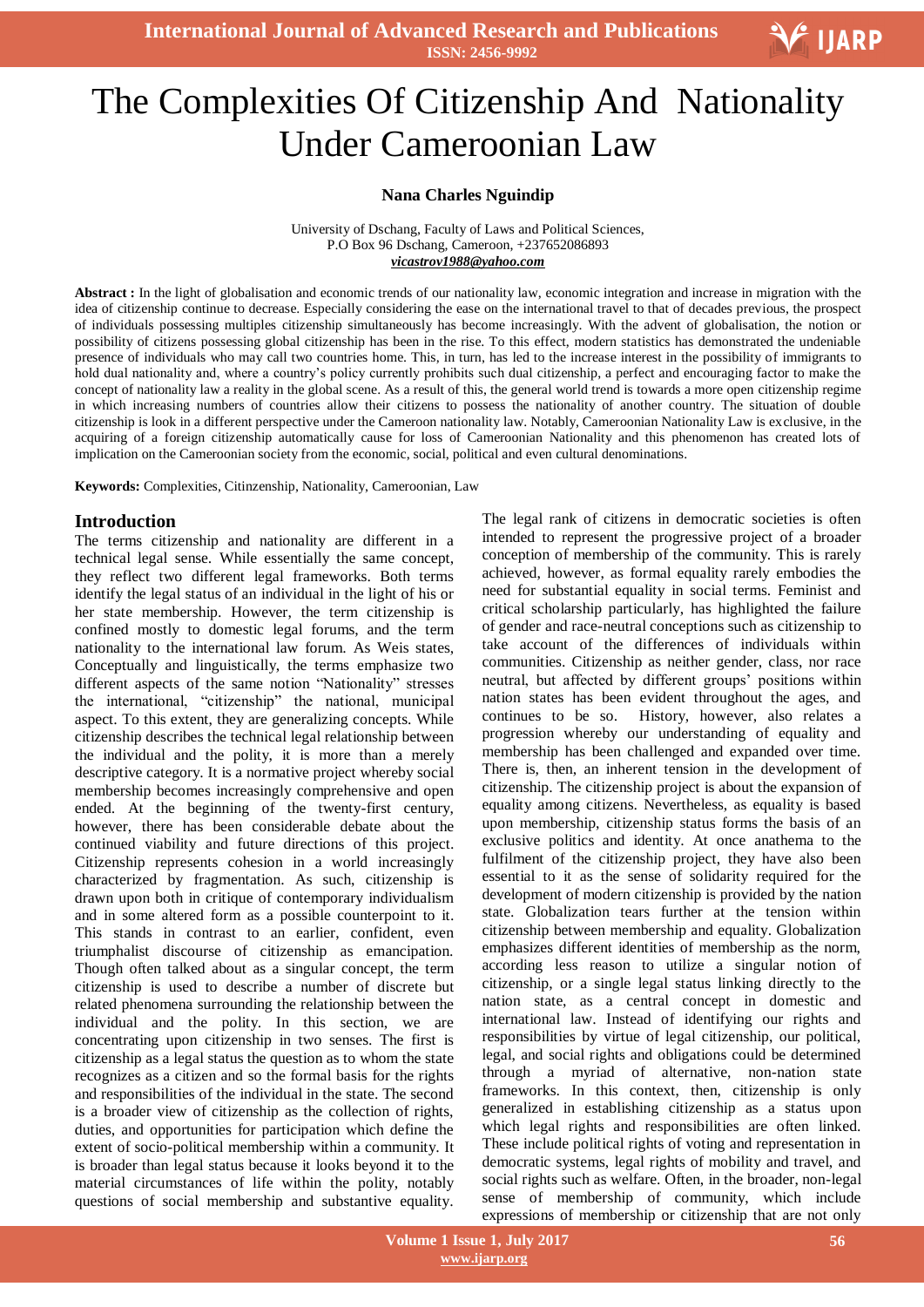

provided to formal citizens such as paying taxation and other social rights and duties, and issues concerning one's self identification the identity of citizenship. The definition of citizenship in a domestic sense is linked to nationality and international law. International law affirms that it is for each state to determine who its nationals are. Domestic laws about who is and who is not a citizen vary significantly, and laws relating to citizenship in each of the different states are also different. As a result, many people hold more than one nationality by fulfilling the formal requirements for citizenship in more than one domestic legal framework. Nationality is important in international law in a variety of contexts, including:

- 1. Entitlement to diplomatic protection;
- 2. State responsibility to another state for failing in its duty to prevent certain wrongful acts committed by one of its nationals extra-territorially;
- 3. State receipt of its own nationals. Paragraph 4 of article 12 of the International Covenant on Civil and Political Rights of 1966 provides "No-one shall be arbitrarily deprived of the right to enter his own country;
- 4. Nationality is said to import allegiance, and one of the principal incidents of allegiance is the duty to perform military service for the state to which allegiance is owed;
- 5. A state has a general right, in the absence of a specific treaty binding it to do so, to refuse to extradite its own nationals to another state requesting surrender.
- 6. Enemy status in time of war may be determined by the nationality of the person concerned; and
- 7. States may frequently exercise criminal or other jurisdiction on the basis of nationality.

As the preliminary report on Women"s Equality and Nationality in International Law explains, "nationality secures rights for the individual by linking her to the state and forging a link between individual and state; nationality makes one"s state interference with the national of another a violation of the other state's sovereignty.'

# **1.0. Definition of Citizenship under Cameroon Law**

As inscribe by both laws, Cameroon citizenship is defined by Law No.68-DF-3 as solely nationality. The 1968 nationality law does not define the term citizenship, but for the sake of this article, it will be regarded as nationality.

#### **1.1. How Citizenship is obtained**

There are principal methods of obtaining Cameroonian nationality: birth, marriage, and naturalization. Of these three, the oldest is birth which follow a jus sanguine a descent-based definition of nationality. For obtaining the nationality by birth, the Cameroonian law examines those children born in marriage and those out of marriage.

# **1.1.1. Nationality by Birth**

The most straightforward method of obtaining a nationality by birth is when the child is born by both parents, both of whom are Cameroonian nationals. Similarly a child born legitimately to at least one parent of Cameroonian nationality is also eligible to claim Cameroonian nationality. For a child born illegitimately, Cameroon nationality is obtain if the parent to whom the connection is first established is a Cameroonian national, or, in the case that the first established parents has no or unknown nationality if the

 second-established parent has Cameroon nationality. A legitimate child if born in Cameroon is also eligible for Cameroon nationality with at least one of the child"s parent, though of foreign nationals, was also born in Cameroon, while an illegitimate child can also claim Cameroon nationality only if the first-established, foreign nationals were born in Cameroon.

# **1.1.2. Nationality by Marriage**

This type of nationality can be obtained when a foreign woman marries a national of any of the States. The individual may expressly request to acquire a nationality of the State at the time of celebration of the marriage. So on the occasion of marriage, a woman whose national law permits her to retain her nationality of origin may declare at the time of celebration of the marriage and in the form prescribed by law, signs before the judge or president of the Civil Court at the chief town of the sub-division in which the declarant resides, that she declines the Nationality of the residing state. This therefore implies that the court or the law in the country in which the foreigner intends to get married gives her the possibility to retain the nationality of her country of origin or acquire that of the state in which she is getting married. It is normal that a woman once married, automatically retains the name of her husband and any child born in the course of this marriage obtains the nationality of the father. A woman may decide to retain her nationality at birth or may in turn become a national of the country in which the marriage is celebrated.

# **1.1.3. Nationality by Naturalization**

Cameroon nationality may be acquired by foreign citizens who have met the minimum residency requirements within Cameroon, are judged to meet character and health standards and whose main interest are based in Cameroon. This acquisition is provided by government decree and as such is ultimately subject to government approval. The naturalization process may be simplified for foreign nationals that have married a Cameroon national woman, were born in Cameroon, have rendered exceptional services to Cameroon or whose naturalization would be highly advantageous for the state. Similarly, children born in Cameroon by foreign parents or adopted by Cameroon parents may adopt Cameroon nationality at majority if residency requirements are met. can also obtain nationality by naturalization

# **1.2. Loss and Forfeiture of Cameroonian of Nationality**

Limitations on the freedom of Cameroon to determine their nationals are most notably recognized in the international literature and jurisprudence on the loss and deprivation of nationality. There are three main ways someone can loss or forfeit a Cameroonian nationality: acquisition of a foreign nationality, voluntary renunciation and by government decree.

#### **1.2.1. The Acquisition of a Foreign Nationality**

An individual residing in Cameroon who willingly acquires the citizenship of another state automatically loses the Cameroon nationality. This imminently implies that any Cameroon immigrant who becomes a naturalized citizen of a foreign state automatically loses its Cameroonian nationality. Also, children of parents of different nationalities are ask to chose a given nationality upon age of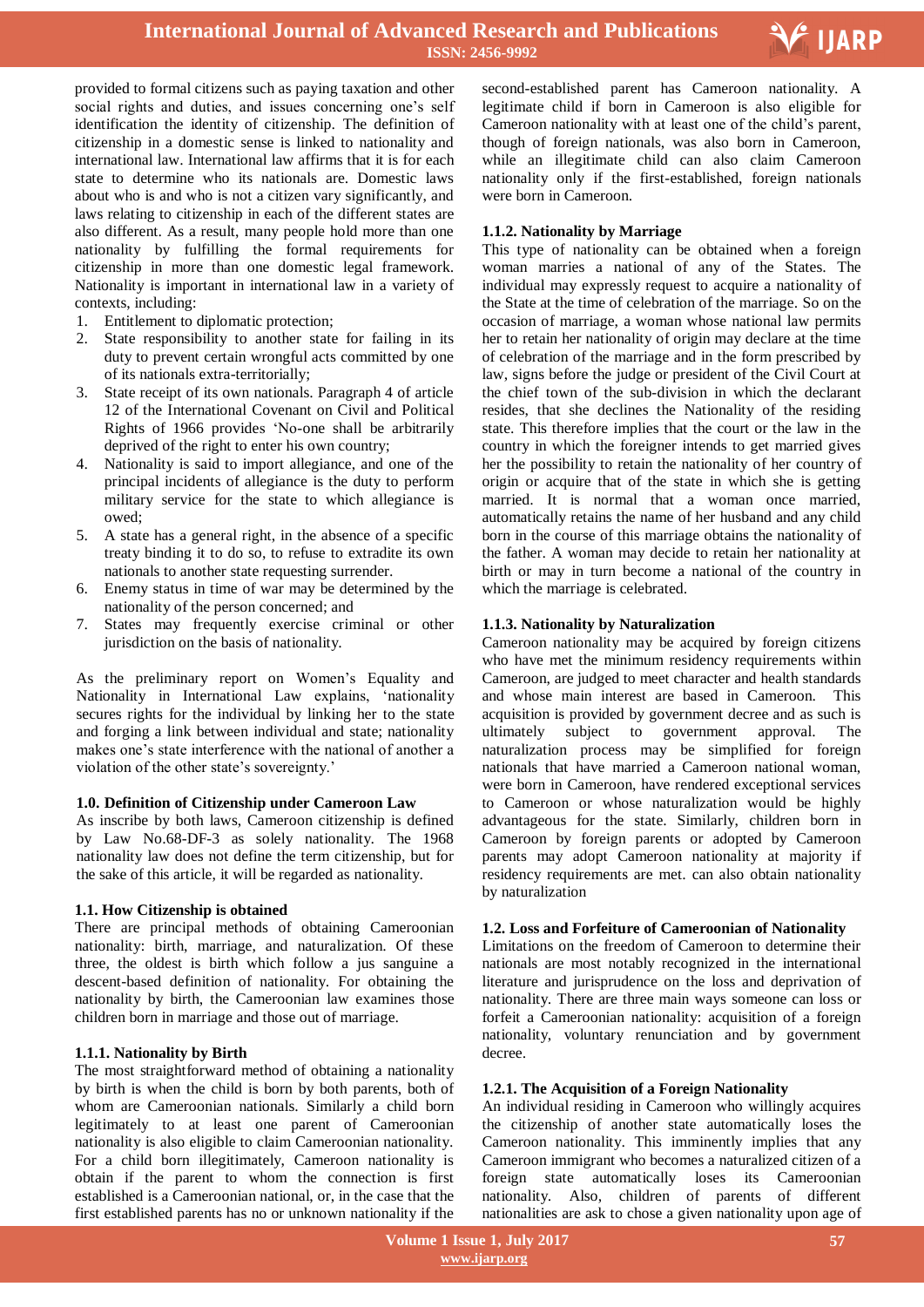

majority. The law in Cameroon forbid an individual to retain more than one nationality.

#### **1.2.2. Voluntary Renunciation of Nationality**

Cameroon nationality law also gives the possibility to individual residing in Cameroon to renounce his or her nationality. A good example is the situation where a Cameroon national gets married to a foreign national, such a person can renounce his or her Cameroon citizenship in order to acquire the foreign one upon marriage**.**

## **1.2.3. Government Decree**

A Cameroonian may lose his or her Cameroonian nationality if he or she continues to work in an international organisation or foreign body despite an order by the Cameroonian government to resign it**.** For those Cameroonian nationals who have gained the said nationality through marriage or naturalisation within the previous 10 years, the government may revoked their nationality by decree if the individual in question has committed a criminal act against the security of the state**.**

### **1.3. Discriminating Aspect of Cameroon Nationality Law**

The use of the word legitimate and illegitimate is not only old-fashioned but also offeive to the dignity of children. Whether a child is born of married or unmarried, parents should have no consequences in determining the nationality issue. Children have no choice in determining which home they are born into, and as innocent creature of mankind, should not be labelled and categorised differently, with separate rights and privileges. Also, because of the emphasis on which parental connection is established first in the case of illegitimate children, the nationality law clearly discriminates against children born to Cameroonian Fathers and foreign mothers. In cases in which the father and the mother may be estranged, the connection of a child to its mother is almost certain to take place prior to the connection of the father. The nationality law can be seen as discriminatory to bi-national children in general. This is because when one of the parents are Cameroonian, the law forces them to choose between the nationality of their father or of their mother, even in the case the child is born legitimately born and is found in Cameroon. The ability of government to waive naturalisation requirements for individuals who have done great service to the state or would notably benefit the state naturally encourages a disapropriationate favour to be placed upon individual friendly with the regime in power. Similarly, the government power to veto naturalisation or revoke naturalised nationalities based upon rather broad criteria provides opportunity for unscrupulous regime to selectively target individual who displease the existing administration.

# **1.4. The concept of Dual Nationality**

# **1.4.1. The meaning of dual Nationality**

Dual nationality, also referred to as multiple nationalities, is the legal status held by a person simultaneously in two or more States. It can be acquired at birth in connection with naturalization of immigrants in their country of residence or with the reacquisition of nationality of expatriates or ethnic minorities in their homeland. Dual citizenship is sometimes incorrectly used synonymously with dual or multiple nationalities. However, while nationality refers to the

 membership and subjection to State law and power, citizenship refers to the notion of collective selfdetermination, the freedoms, and rights guaranteed by membership in a political community. Thus the term multiple nationalities refers only to the legal status in several States and does not specify the rights and obligations a person holds vis-à-vis the state of second or third nationality where the person does not currently reside. Some States distinguish between citizenship that can only be held by residents and nationality that may also be held by expatriates but without granting any political rights. For migrants or and those in diaspora, dual citizenship has several meanings. The original passport is a symbol of membership of another State than that of residence. This is why a demand for renunciation of the other citizenship in relation with naturalization poses a real obstacle especially for first generation migrants. A second or third citizenship is also an important asset in the quest for free mobility and access to jobs, education, and social security benefits. If the citizenship in the country of residence is revoked, for instance, due to a criminal offence, then the dual passport holder can be deported.

## **1.4.2. The Complications of Restricting Dual Nationality**

The negative implications of restricting Cameroonian nationals from acquiring and retaining foreign nationality extent a broad and deep set of predicaments which take form across a spectrum of scales stretching from personal, family trauma to macroeconomic trends of the country as a whole. This phenomenon of dual nationality have caused Cameroonian wgi immigrant to foreign country, but you do not want to lose the native nationality, are limited by their inability to adopt a second nationality. Also, Cameroonian immigrants to foreign countries who embraces the benefit of taking their adopted homes nationality are reticent in their ability to return to Cameroon with the skill and prosperity they have accumulated while abroad due to the loss of their original Cameroonian nationality. Many ramifications have affected the evolution and span up the operation of the principle of Dual Nationality in Cameroon. These complications varied from the legal, economic, political and even social.

#### **1.4.2.1. Legal Complications of Dual Nationality**

The legal complications of prohibiting dual nationality in Cameroon are amongst the most explicit consequences and the most primary act in which most Cameroonian considered it as most severe but also more nebulous detriment. This can be seen from the various problems that can be faced when applying the principle. For instance, limitations on Cameroonian immigrants who choose not to become naturalised citizens of their destination country will be addressed with regards to the effect those restriction have on hindering economic and educational success in the destination country. Similarly, the legal complications that forfeiting Cameroonian nationality has on voting and domestic property holding has acted as a dilemma to many Cameroonian who intend acquiring dual nationality. When the country discovered that a Cameroonian is in possession of dual nationality, such a person losses all participatory political rights stipulated in our legal texts as everyone having that right to vote being a fundamental and citizenship obligations.

 **Volume 1 Issue 1, July 2017 www.ijarp.org**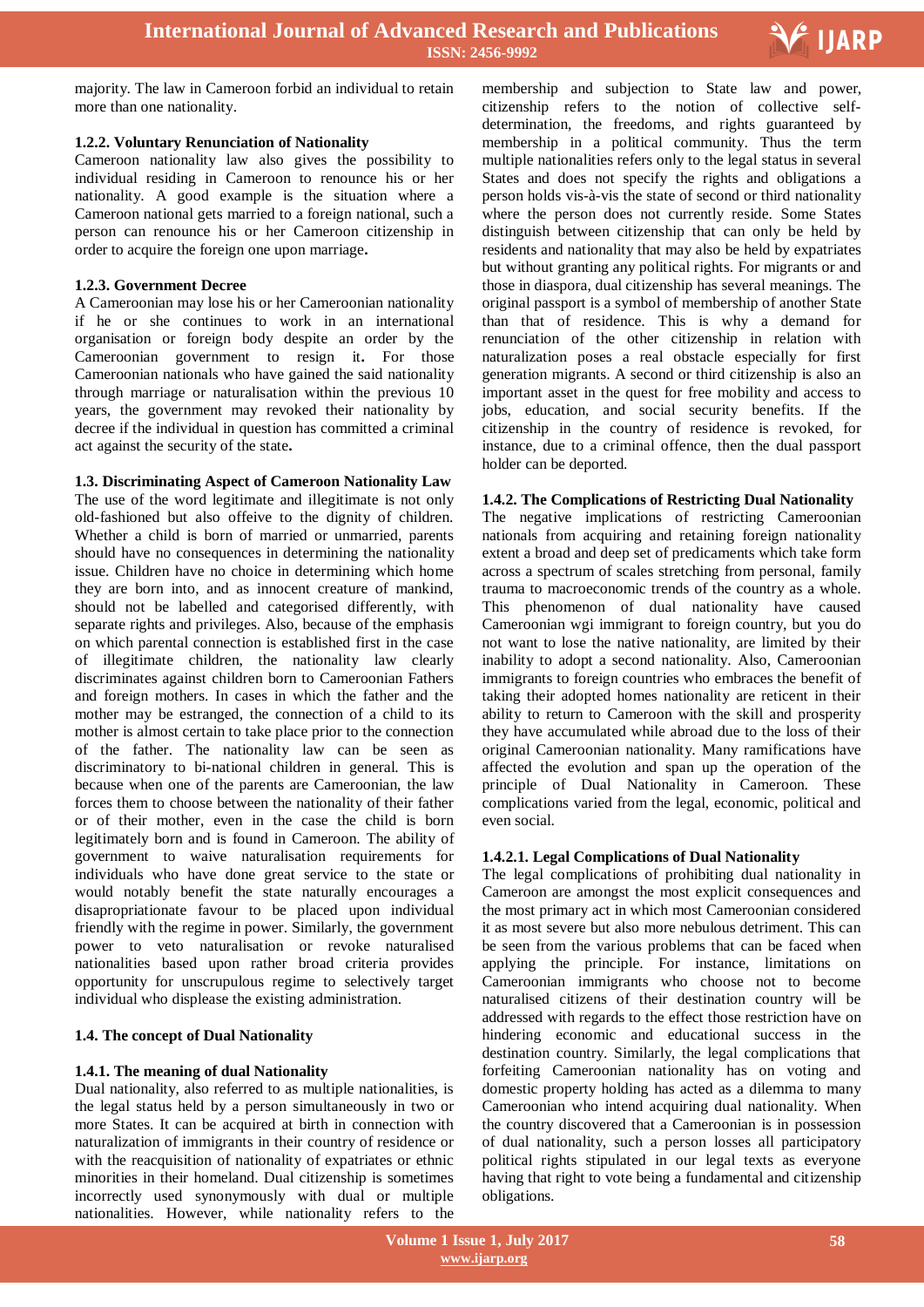

#### **1.4.2.2. Economic Implications**

In today"s increasingly interconnected world economic environment, each country"s citizens must operate within an international market place that is characterised by a high tightened levels of trade, manufacturing and service sectors that span countries and continents at a time, and largemigration, both to developed countries and developing ones. Giving this progression, the ability of one citizen is to integrate directly into the global economy; including their ability to follow the demand of skills to whichever geographical locations offers them the most robust opportunity. The importance of increasing globalisation and the economically motivated migration that helps underpin it, in a common argument for allowing dual nationality. For example, this theme plays a primary in the major Australian Parliamentary assessment of permitting native Australians to acquire a second nationality. Such a situation of Dual Nationality has to be encouraged in Cameroon for the purpose of economic trend. Prohibiting Dual nationality is exactly the pinnacle of causing detriment to the economic sector.

#### **1.4.2.2.1. The situation of immigration and Remittances**

The Cameroon economy does not fulfil its responsibility to provide employment, especially to the young, recently graduated individuals, or for elevating the standard of living for the population as a whole. In order to remedy such a situation, many native Cameroonians have turned to immigration to the more developed economies as a means to elevate their standard of living and their basics means of livelihood. This benefit that individual acquire from immigration constitute a significant monetary flow back to the immigrant"s family. Accumulated over the large numbers of immigrants mentioned above, these remittances can provide valuable source of foreign currency for the home country's economy. Given the significant benefits that remittances can provide in improving the lives of a nation"s poor and in stimulating macroeconomic growth, it thus seems especially relevant for developing nations to encourage and facilitate the immigration and foreign employment for such remittances. Considering the difficulty of obtaining immigration to developed nation, retaining such residency stands a high priority. Perhaps more importantly, obtaining naturalised citizenship in a destination country can enable or speed the ability to support immigration of family member to share in the enhanced of economic opportunities. Cameroonian in order to gain access to employment in the developed well have to take pragmatic, severe and even unavoidable steps in order to forfeit their original Cameroonian nationality. The fact that Cameroonian residing abroad have take all it takes to send money to their loves ones back home only in the detriment of forfeiting their original nationality. This is really a painful element to Cameroonians living in the developed countries that have to change their nationality of origin in order to have some financial gains so as to help their families back at home, and once they do this, they forfeit their Cameroonian nationality.

#### **1.4.2.2.2. The problem of reinvestment**

Cameroonian immigrants to developed nations who wish to keep their native nationality are placed at a strategic disadvantage in their destination nations' economies. This disadvantage can translate directly to hinder ability to succeed professionally, meaning that Cameroonian

 immigrants are likely to have not just reduced incomes, but less of the advanced expertise and capital accumulation that they could then bring back to Cameroon. Also, and potentially more severe, Cameroonian immigrants who assume the nationality of their destination country face significantly increased difficulties in reinvesting their foreign economic gains into the Cameroonian economy. Though foreign property ownership is technically recognised in Cameroon, the dysfunctional judiciary and administration which handle property matters make such investment precarious.

### **1.4.2.3. Social Implications**

Beyond the legal and economic ramifications that prohibit Cameroon dual nationality, the nationality law also carries frequent consequences for the functioning of the Cameroonian society. Mandating singular possession of Cameroonian nationality can limit the ability of native Cameroonians to obtain world-class education, or for those who do it, can discourage their return, resulting in a brain drain that deprived Cameroon society of essentials professionals. Children born of parents from different nationalities must choose an allegiance through one parent over that of another. Similarly, the need for immigrants to choose between their native Cameroon and the potential prosperity oftheir destination country can create misperceptions of having forsaken their homeland and generate a division of isolation despite deep and continue feelings of loyalty.

### **1.4.2.3.1. Advanced Education**

While Cameroon certainly does maintain institutions of higher learning, there is little argument that can be made for the quality of Cameroon"s universities being equivalent to the world-class elite institutions. As a simple demonstration of this, note that no Cameroonian universities are among the top 500 in the Shanghai rankings for top world universities. Thus, for talented Cameroon students aspiring to the highest peaks of academic excellence, the prospect of immigration becomes a necessity. As with the limitations born of foreign citizenship discussed with regard to occupation, being a foreign national carries additional restrictions for pursuing higher education in nations with elite institutions. Yet the necessity of forfeiting their native nationality may deter Cameroonian immigrants from seeking their destination country"s nationality, and so force them to pursue education at a distinct disadvantage-potentially driving them to lower calibre universities or wholly deterring them from pursuing additional higher education. Therefore, many native Cameroonian pursuing higher educations" abroad may view the advantages of becoming naturalised citizens of their country of destination as significant enough to warrant the sacrifice of their native Cameroonian nationality. Similarly, the loss of their native nationality creates a serious obstacle to Cameroon following the completion of their education. In the United States, there is the possibility for immigrants with advanced education to be given preference of obtaining permanent residency. Instead, the policy of singlenationality currently required by Cameroonian nationality law directly discourages such return. Beside the economic constraints of the Cameroon nationality law, the law can also prove seriously detrimental to the strength of civil society in the homeland by depriving the society of the doctors, lawyers, scientists, and engineers needed to stimulate growth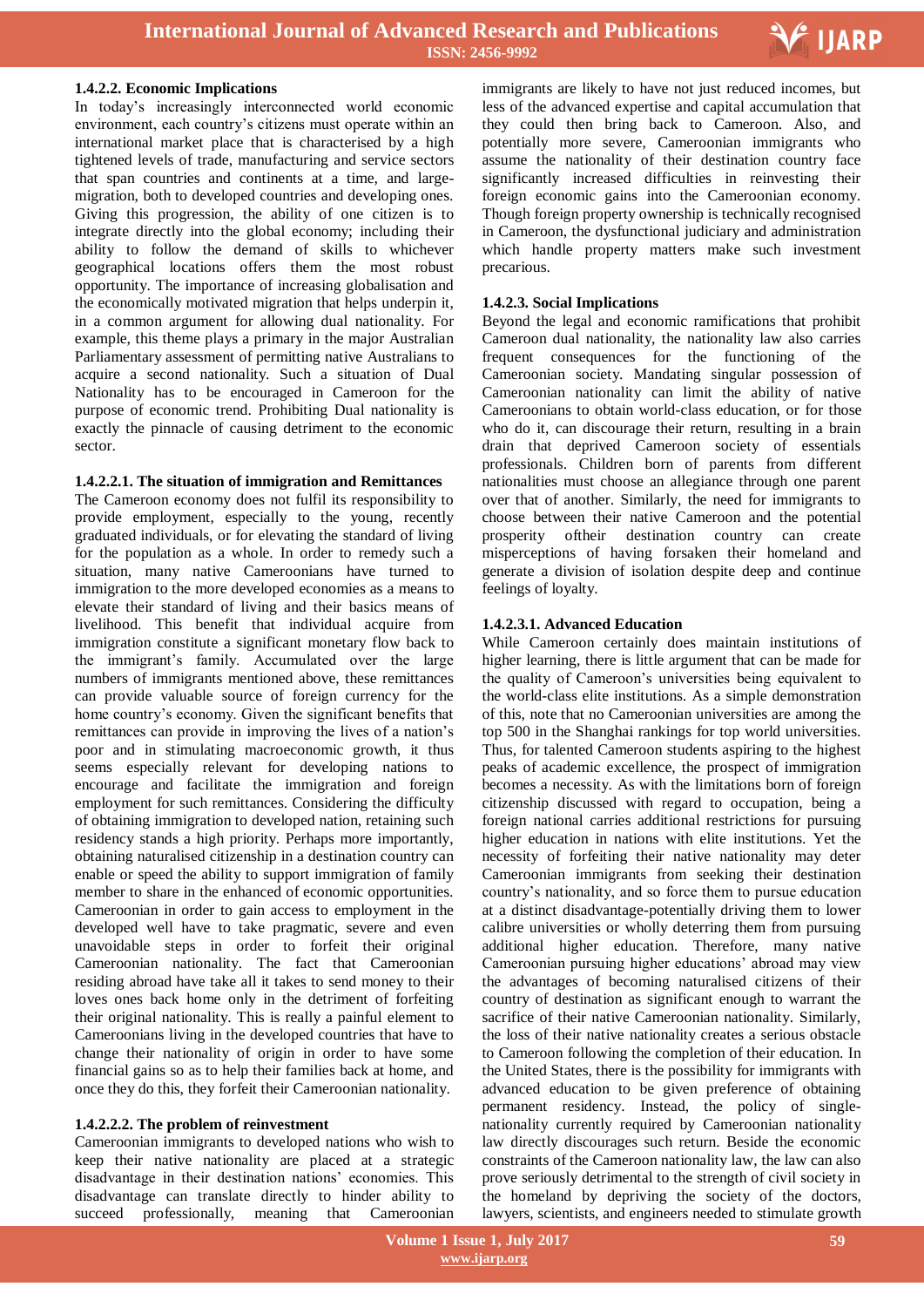

and improve living conditions. Cameroon too offers a vivid demonstration of this, with 19% of Cameroon trained nurses and up to 45% of Cameroon-trained physicians immigrated to other nations. The aspect of brain drained has an effect of prohibiting dual nationality, the current Cameroonian nationality law also generates a more personal problem in the society especially when it comes to children born from bi-national marriages. Such a problem occurs when children are born from parents of bi-national, when it comes it aspect of denunciation of the marriage, there is a great bi-national dilemma of the children to acquire a single nationality.

# **1.4.2.3.2. The Mentality of Forsaking Homeland**

Even though the raison d"être why Cameroonian immigrants forfeits their native nationality in favour of those of their countries of destination is economical and educational, the impact of such forfeiture on their relationship with the native land can be significant. Such situation of forfeiture has created some sought of emotional rift between the immigrants and their families since it has exacerbated the inherent physical separation. The fact there is the Cameroon nationality law gives the possibility of a Cameroon to forfeit his nationality of origin if he acquires a foreign nationality can provoked a sense of emotional and intellectual isolation from their homeland. With that restriction of the legal rights, and no longer able to vote in the country of their birth, Cameroonian immigrants may resign themselves to the imposed isolation of their homeland. That sense of mental and emotional that the Cameroon nationality law poses to disconnect someone from homeland, thus makes the livelihood of returning home far lower and this can create a great impact to which such immigrants can continue to have with their families back home, and this may affect the degree of remittances send home.

# **1.4.2.4. Political Implications**

The fact that economic ramifications and social complications on dual nationality may be heavy on the immigrants, the pro and cons of dual nationality in the political extent can be heavier. Once a Cameroonian has naturalised in the country of destination, such a person loss all participatory political privileges, most especially and specifically, the right to vote. For a society in which political apathy runs rampant and the validity of elections is routinely questionable, such a sacrifice may appear minor to anyone contemplating naturalisation. It becomes more complicated when the immigrants discovered that denouncing Cameroonian nationality and maintaining that of destination will be more economical and advantageous to him, he or she will have no option of denouncing its Cameroonian nationality. The question here will be can Cameroonian desire to retain his political rights when there is the possibility of naturalisation in the country of destination? This aspect of the nationality law has cause lots of controversies when it comes to the democratic participation of the activities of the country. As a result, some Cameroonian expatriates would not be able to influence items with potentially far greater immediate impact to their lives, such as the tax rates, local administration, transportation plans, education policies and a host of other matters settled by, or at least subject to, the ballot box of their destination country. This aspect of loss of political rights is contrasted to the relative responsiveness presents in the Cameroonian democratic process; this marks a grave

 sacrifice for immigrants who desire to retain their native nationality. Another political implication from this concept of dual nationality can stem from the fact that the prohibition of dual nationality can make an individual to forfeit its Cameroonian nationality due to the advantages that can associated with naturalisation. This impact can be felt greatly on the macroscopic level of the society; it can help to deprive the Cameroonian society of some vital demographic elements necessary to support a robust democracy. This can be ascertain from the point that most Cameroonian immigrants who become naturalised citizens in their destination country are likely to be disproportionately welleducated. These well-educated professionals are often considered to be among the strongest counterpoints to malfeasance by the government elite and their diminished presence may enable increased corruption and infringements on human rights and the democratic process. One can say that the scales of corruption, bureaucratic inefficiency and opacity, and human rights violations present in Cameroon, could be argued that the policy of prohibiting dualcitizenships contribute to such ills.

# **Conclusion**

The Cameroonian nationality law that prohibits dual citizenship can be considered as a detrimental force that negatively affects both the immigrants from Cameroon and those remaining at home. In the most simply form, the removal of this detrimental force can help to eliminate the negative implications arising from it. It is important to note that removing this obstacle of mandatory single nationality will have some potential and positive impact to the contribution that this may bring. For some of the dilemmas, the prohibition of dual nationality stands as the single of a serious problem, thus revocation of that prohibition can help in solving such a problem. Encouraging dual nationality will also act as catalyst for bi-national children, who will no longer face that painful decision of choosing one parent's nationality over the other. Similarly, Cameroonian immigrating to developed countries will not have to forgo their voting rights in Cameroon in order to obtain those rights in their destination country. Allowing dual nationality will remove an active warning to reintegration and repatriation that makes the problem of brain drain more severe. The reason here is that, prohibiting dual nationality is one of many causes leading to the complicated effects of brain drain. In a nutshell, removing the prohibition of dual nationality will not transform Cameroon into a successful economic nation, but it will improve its ability to become an emerging economy. Thus, considering the numerous benefits dual nationality brings to the population of the country, the Cameroon government should quickly embarked on a path towards the encouragement of dual nationality without delay.

# **References:-**

[1] Rubenstein K, Citizenship in Australia, Unscrambling its Meaning (1995) 20 Melbourne University Law Review 503 and Bosniak L, Citizenship Denationalized (2000) 7 Indiana Journal of Global Legal Studies